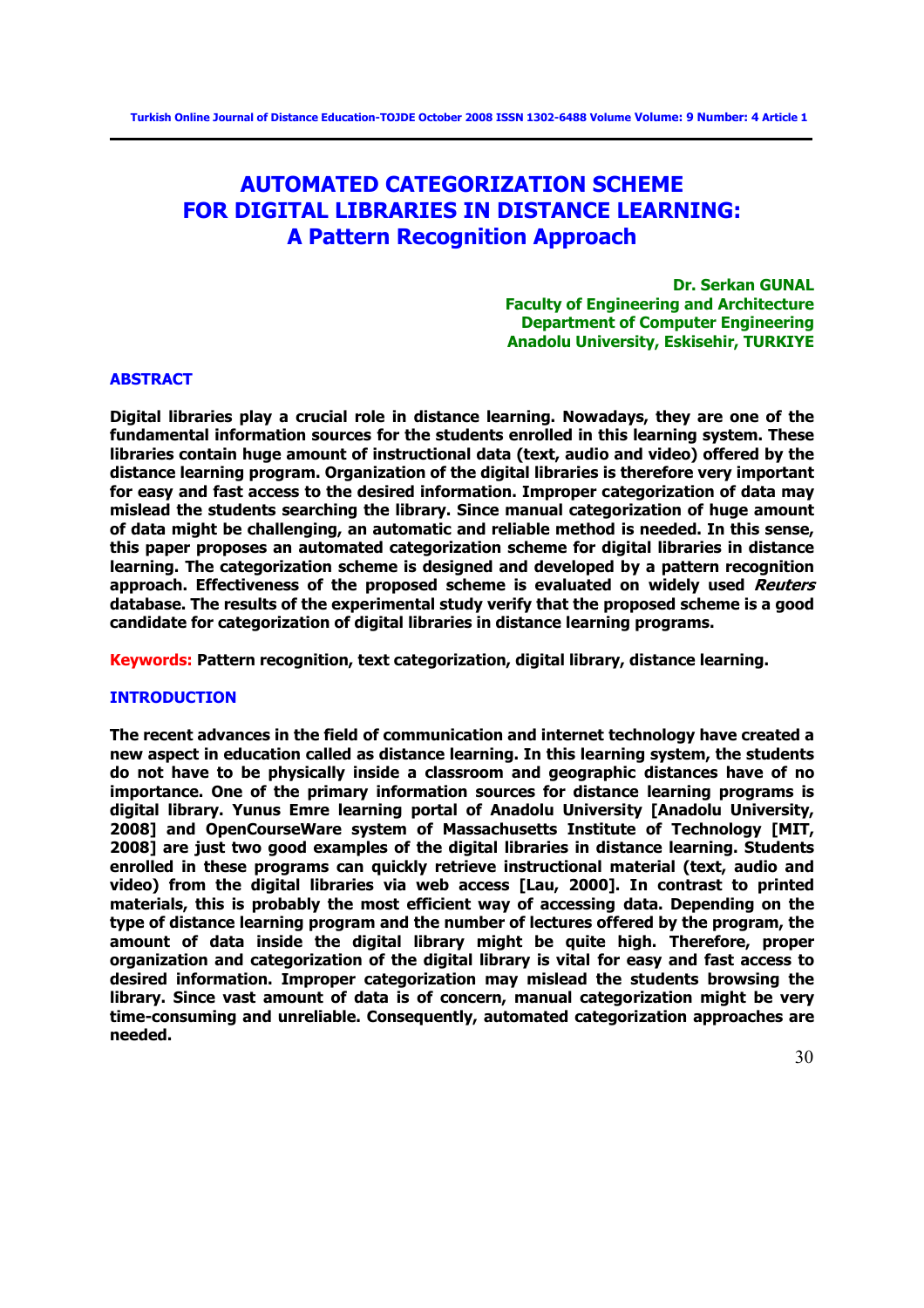**Automated categorization of data is actually a pattern recognition job. A pattern recognition system simply categorizes or classifies objects or events into an appropriate category or class [Duda et al., 2001; Theodoridis and Koutroumbas, 2003; Webb, 2002]. The objects or events are simply named as patterns. The patterns go through three major stages in the recognition process. These stages are feature extraction, feature selection and classification.** 

**The patterns to be recognized correspond to the instructional materials available in the digital library of distance learning program. As mentioned before, instructional material can be in different forms such as text, audio and video. However, one can represent all these forms with text data. Text material is already in this form. Audio and video materials can be associated with a text-based description explaining the contents of those materials. In this way, all instructional data in any form can be represented with text. Thus, the patterns to be recognized are limited to text data, and the pattern recognition problem becomes actually a text recognition or text categorization problem for this study.** 

**In the literature, plenty of work has been done related to text categorization or classification in different fields. Spam e-mail detection process is handled as a 2-category (legitimate and spam e-mail) text classification problem in [Gunal et al., 2006]. Web pages are classified with a text categorization approach in [Selamat and Omatu, 2004]. The study [Shang et al., 2007] performs text categorization on a digital news database. A survey discussing the text categorization approaches from machine learning perspective is also presented in [Sebastiani, 2002].** 

**In this sense, this paper proposes a framework of automated data categorization for digital libraries in distance learning. As required by a pattern recognition system, a feature extraction mechanism for text based data is developed together with a feature selection strategy. Then, the selected features are fed into a pattern classifier to finalize the recognition process. In the experimental study, classical Reuter's database is used to simulate a digital library containing considerable amount of data on different topics. Experimental results indicate that the categorization performance obtained by the proposed scheme is pretty good, which makes it a good candidate for categorization of digital libraries in distance learning programs. Rest of the paper is organized as follows: Firstly, pattern recognition and its fundamental stages are briefly explained. Next, the proposed scheme of automated data categorization for digital libraries is introduced. Then, the experimental study is described and results of the study are given. Finally, the conclusion of the paper is presented.** 

## **PATTERN RECOGNITION**

**Pattern recognition is a multi-disciplinary subject covering the fields of statistics, engineering, artificial intelligence, computer science, psychology, physiology, etc [Duda et al., 2001; Theodoridis and Koutroumbas, 2003; Webb, 2002]. The aim of pattern recognition is to classify objects or events into an appropriate class or category. The objects or events are simply called as patterns. Speech signal, human face, retina, fingerprint, text message are just some examples of the patterns. Human beings are able to recognize certain patterns with their five senses: sight, hearing, taste, smell and touch.**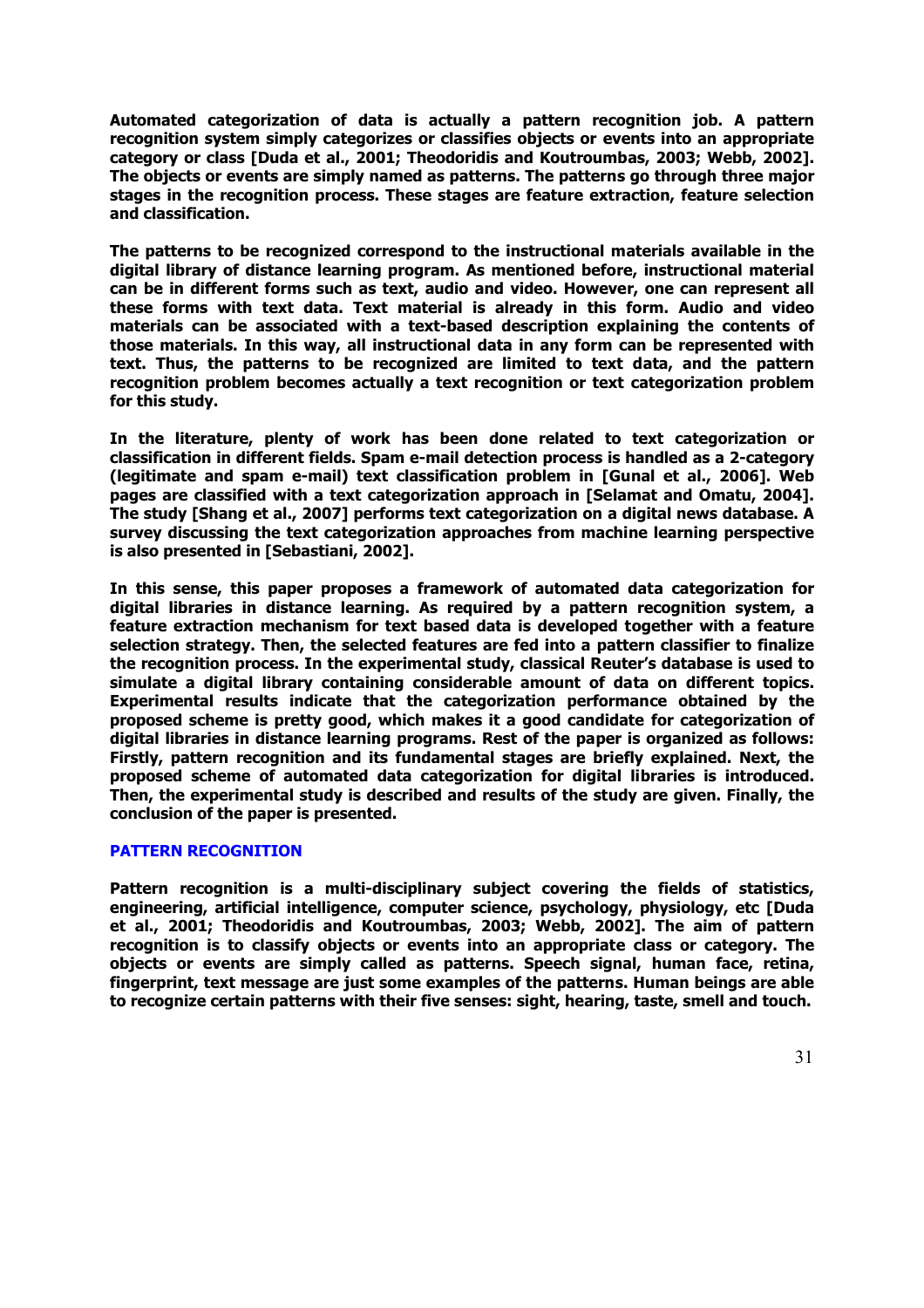**However, computer-based automated pattern recognition systems are required when the human senses fail to recognize patterns, or if there is a need for automating and speeding up the recognition process. Recognition of text, image, speech, speaker, biomedical data are some well known applications of the pattern recognition. The importance of pattern recognition, which has been an active research area over 50 years, is constantly increasing together with emerging application fields.** 

**The three fundamental stages of the pattern recognition process are feature extraction, feature selection and classification as shown in Figure: 1.** 



**Figure: 1 Pattern recognition process** 

## **Feature Extraction**

**Feature is the measurable or observable data corresponding to pattern. Feature extraction eliminates redundant data and retrieves characteristic information about the pattern. Elimination of redundant information is of vital importance for the processing time of recognition process. If a pattern is represented by more than one feature, a feature set is of concern. A feature set having** *d* **features is represented with** *d*  **dimensional** *feature vector***. The**  $d$  **- dimensional space**  $\int d^d$  **is called as** *feature space* **[Kuncheva, 2004]. Features belonging to patterns could be quantitative or qualitative. For instance, maximum speed information of a vehicle is quantitative feature while model information is qualitative. Statistical pattern recognition mostly deals with the quantitative features where syntactic pattern recognition uses the qualitative ones [Duda et al., 2001; Theodoridis and Koutroumbas, 2003; Webb, 2002].** 

## **Feature Selection**

**Feature extraction removes irrelevant data and retrieves characteristic information about pattern, as mentioned before. In this way, particular amount of dimension reduction is achieved and a feature set is obtained.** 

**In the case of feature selection, a more discriminative subset of the regarding feature set is attained using some selection techniques. This process aims not only to increase dimension reduction rate but also to prevent the effect of curse of dimensionality [Jain and Zongker, 1997; Theodoridis and Koutroumbas, 2003].** 

## **Classification**

**For recognizing an unknown pattern, classification is carried out following the feature extraction and feature selection stages. In classification, a dataset consisting of a number of features, whose classes are previously known, goes through a training process.** 

**A decision rule or mechanism is then employed at the end of the training. This approach, which uses a training set and some priori knowledge, is called as supervised classification.**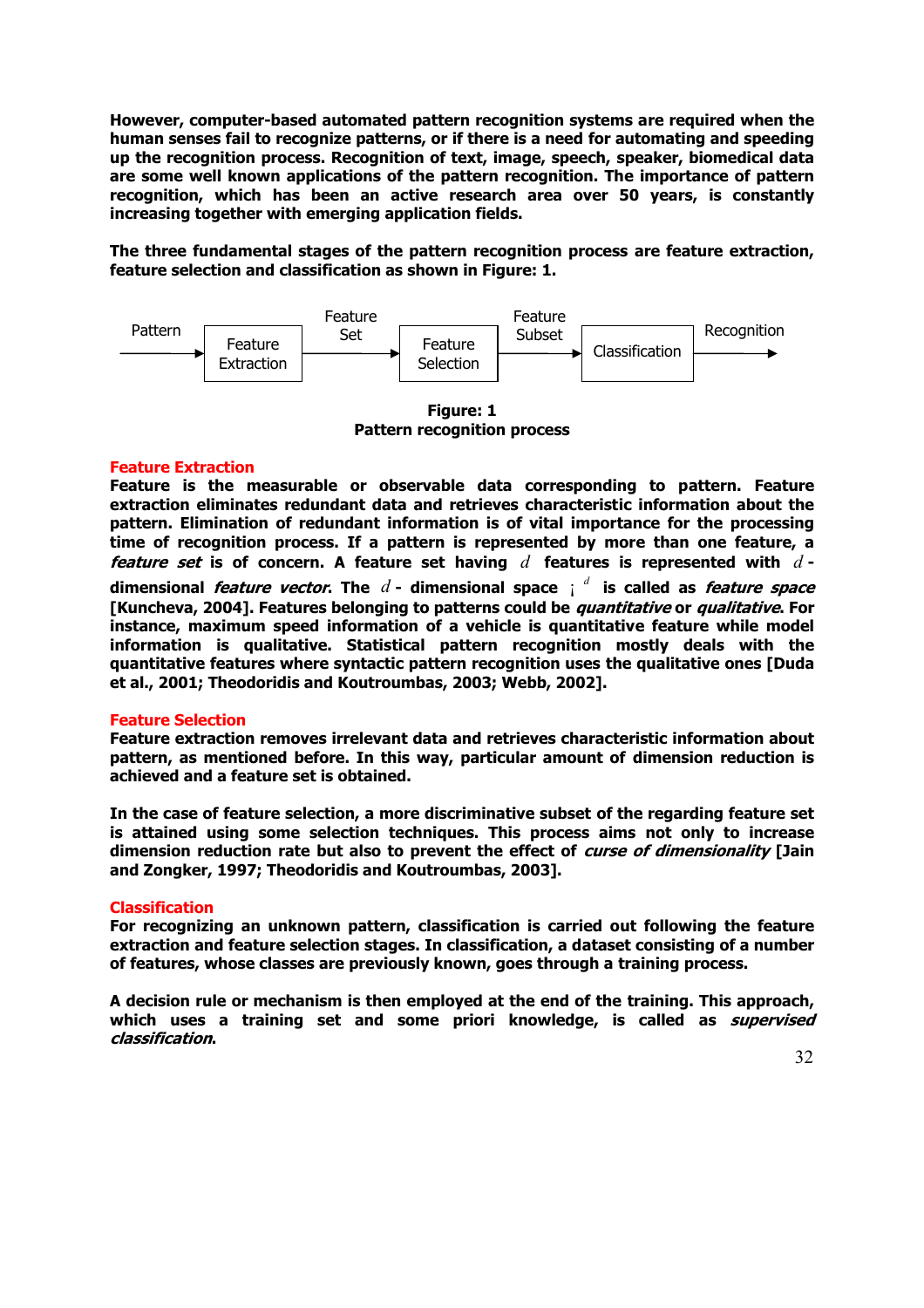**In contrary, the classification approach which does not use any training set and priori knowledge is unsupervised classification [Duda et al., 2001; Theodoridis and Koutroumbas, 2003; Webb, 2002]. One should note that the quantitative features and supervised classification approach are used in this paper.** 

## **AUTOMATED CATEGORIZATION**

**Since automated categorization process is handled as a pattern recognition problem, where patterns correspond to texts, the stages of feature extraction, feature selection and classification should be all carried out.** 

**The features in text recognition problem usually correspond to keyword frequencies, that is, the number of appearance of keywords in a given text. The keywords are special and potentially discriminative words for different subjects. Hence, a multi-dimensional feature vectors consisting of the values of keyword frequencies is obtained for the texts available in the digital library at the end of feature extraction stage. Here, it should be noted that all the letters in the texts are converted to small case before processing for case insensitivity.** 

**Not all the words in a text can actually be discriminative. Since there are many common words (i.e., conjunctions, adverbs, pronouns, etc.) present in the texts from different categories, those words would have no contribution to discrimination and classification. For this reason, they can not be selected as the keywords and they should be eliminated. It is therefore a feature selection operation, the second stage of the pattern recognition process.** 

**One way of selecting the keywords is to define them logically for specific categories; that is, keywords with high probability of appearance in a specific subject are selected. For instance, one can choose the keywords given in Table: 1 for a health related category.** 

| No           | <b>Keyword</b> |
|--------------|----------------|
| 1            | hospital       |
| $\mathbf{2}$ | doctor         |
| 3            | nurse          |
| 4            | pill           |
| 5            | patient        |

| Table: 1                                    |  |
|---------------------------------------------|--|
| Sample keywords for health related category |  |

**This approach may work well for small number of categories. However, it would fail as the number of categories increases or if there is no prior information related to categories within the digital library. Therefore, a more methodical way is needed for defining the keywords. For this purpose,** 

¾ **Frequencies of all the words are computed among all documents for each category in the library. During this computation, irrelevant words are ignored and only the roots of words are considered by removing plural suffix for generalization (i.e., the word "computer" is considered when "computers" is encountered).**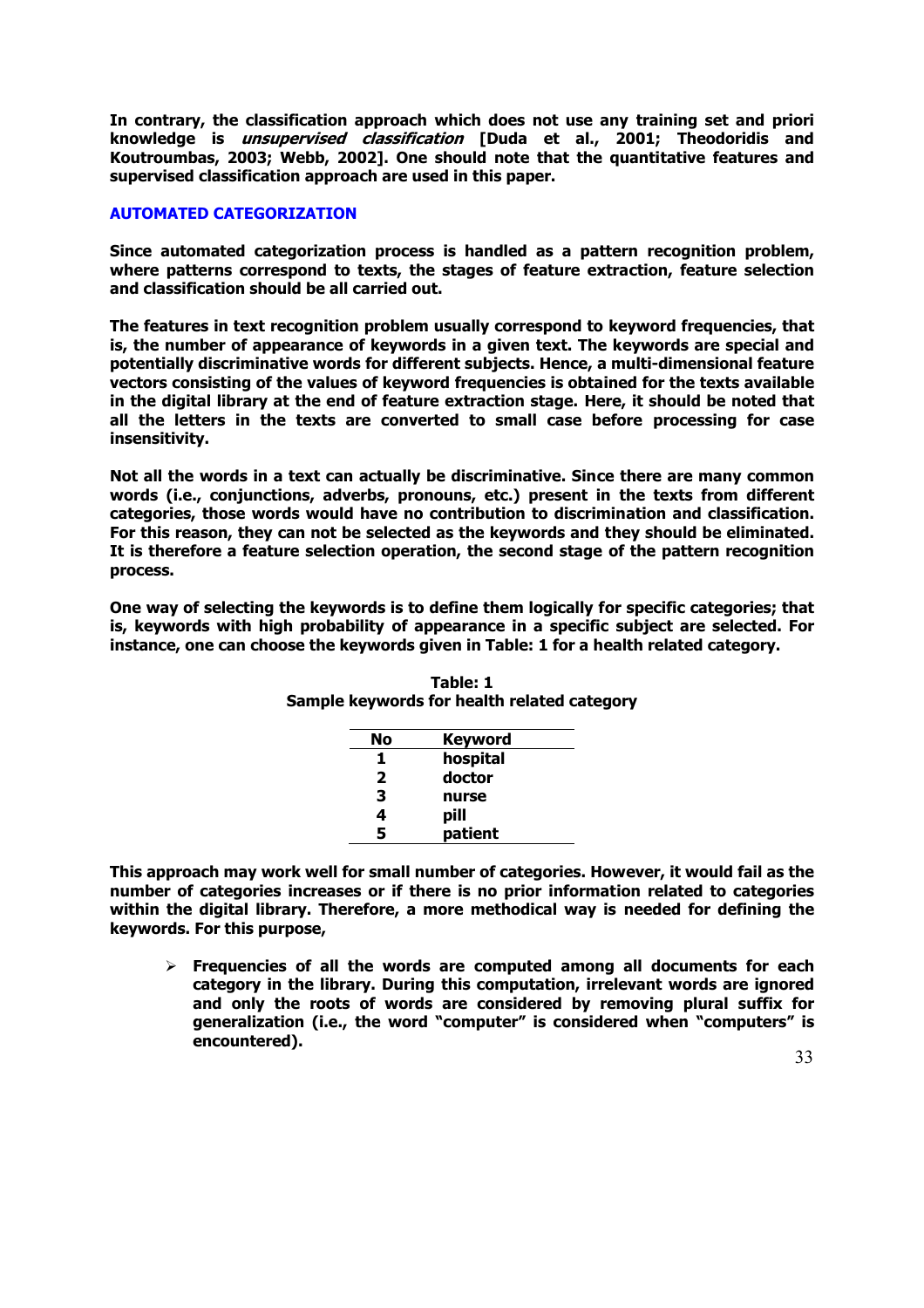- ¾ **Once the word frequencies are obtained for each category, the words with the highest frequencies are obtained.**
- ¾ **Among each category, the words with the N highest frequencies are selected as the keywords for the regarding category. The number N is defined empirically.**
- ¾ **The keywords from each category are then grouped together. After grouping, if there are still common keywords from different categories, they are ignored for preventing possible confusion in classification.**
- ¾ **Thus, M x N (or smaller if common words are found) final keyword set is obtained for all categories within the library where M indicates the total number of categories.**

**Thus, frequencies of the selected keywords will be the elements of the multi-dimensional feature vector for a given text. The last attribute of the feature vector is defined as the size of text in bytes. This last information is used to measure the frequencies of the keywords relative to the text size.** 

**Final feature vector structure for a given text is as shown in Figure: 2. After obtaining the feature vectors, they can be fed into the classifier.** 

| Keyword#( $M \times N$ ) Freq.   Text Size<br>keyword#1 Freq.   Keyword#2 Freq. |  |
|---------------------------------------------------------------------------------|--|
|---------------------------------------------------------------------------------|--|

**Figure: 2** 

**Structure of the feature vector for a given text** 

**In classification, which is the final stage in the pattern recognition process, feature vectors, which are obtained among all the categories within the digital library, constitute a training set. This training set is then employed in a selected pattern classifier to obtain a decision criterion so that new instructional materials, whose categories are not defined yet, can be classified.** 

**For this study, the selected classifier is Support Vector Machine (SVM). SVM is a kernelbased classifier and provides considerable recognition performance even for confusing and overlapping classes. It is therefore pretty suitable for automated categorization job.** 

**Theory of SVM is not given here for preserving the focus of paper. The readers who are interested in this classifier are referred to [Schölkopf and Smola, 2001] for further details.** 

## **EXPERIMENTAL STUDY**

**In the experimental study, Reuters dataset [Hettich and Bay, 1999] is used for simulating a digital library. This dataset is a collection of news bulletin on a wide range of categories. For evaluating the proposed categorization scheme, 6 different categories, where each category has 500 texts, are selected from this dataset.** 

**The selected categories are summarized in Table: 2. They are actually overlapping and confusable categories which makes the correct categorization difficult. Among 500 texts, 400 texts are used in training while remaining 100 texts are reserved for testing.**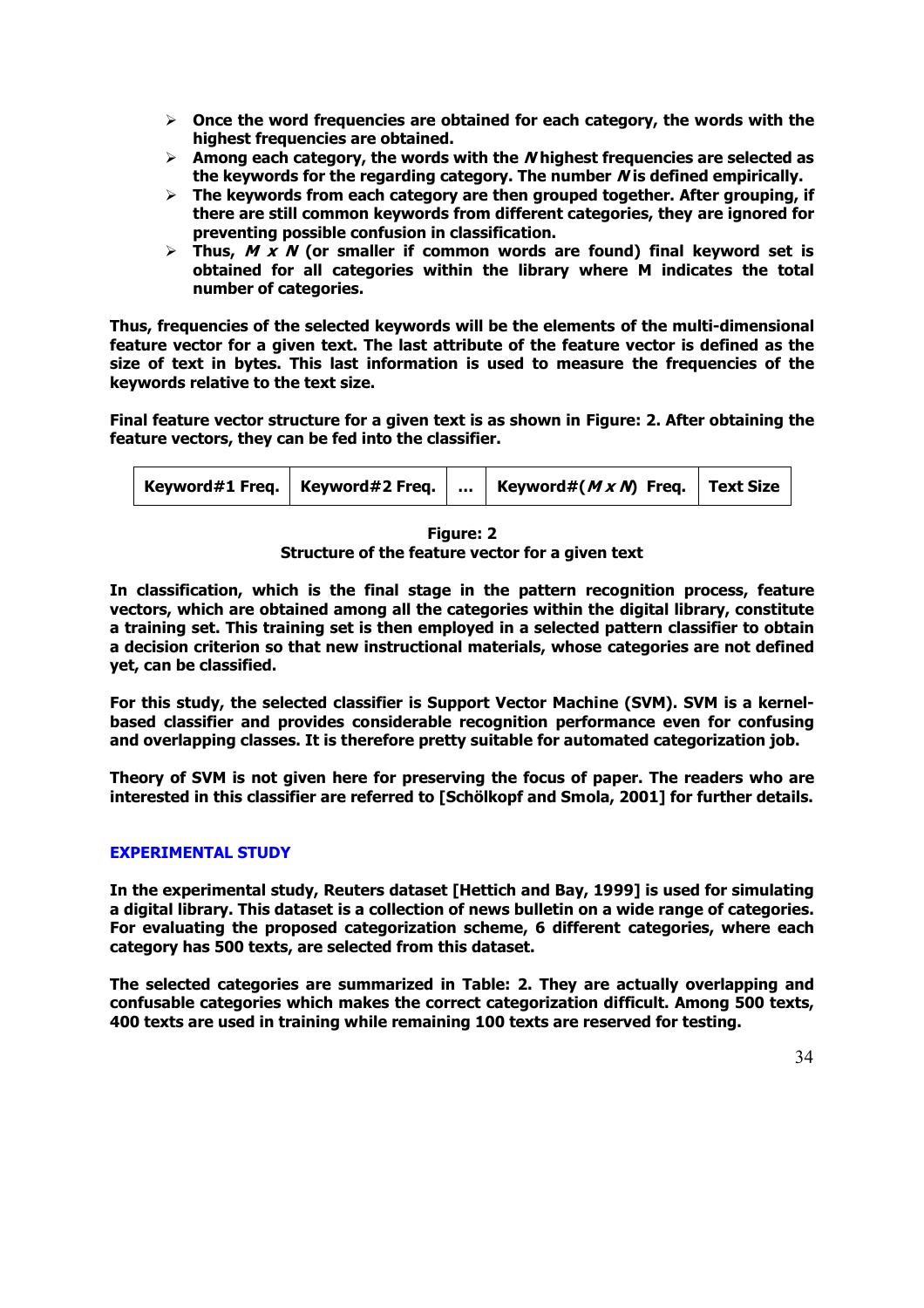| Table: 2                                                     |
|--------------------------------------------------------------|
| Selected categories of Reuters dataset for experimental work |

| No           | Category | <b>Description</b>                     |
|--------------|----------|----------------------------------------|
| 1            | acg      | <b>Acquisitions</b>                    |
| $\mathbf{2}$ | crude    | <b>Crude Oil</b>                       |
| 3            | earn     | <b>Earnings and Earnings Forecasts</b> |
| 4            | grain    | Grain                                  |
| 5            | money-fx | <b>Money/Foreign Exchange</b>          |
| 6            | trade    | <b>Trade</b>                           |

**First, irrelevant words are defined logically as described in previous section. While defining these words, certain conjunctions, complements, adverbs, pronouns, letters and numbers are considered based on English grammatical rules.** 

**All the irrelevant words defined for this study are listed in Table: 3.** 

**This list can be updated or expanded with respect to the subjects of categories. Then, all categories are analyzed for feature selection as described in the previous section.** 

**Thus, the keywords frequencies are obtained for each category and the keywords with the highest 25 frequencies are retrieved from every single category as listed in Table: 4.** 

| No                      | <b>Word</b> | No | Word  | No | Word      | No | <b>Word</b>             |
|-------------------------|-------------|----|-------|----|-----------|----|-------------------------|
| 1                       | a           | 21 | for   | 41 | off       | 61 | we                      |
| $\overline{\mathbf{2}}$ | about       | 22 | from  | 42 | on        | 62 | were                    |
| 3                       | after       | 23 | has   | 43 | <b>or</b> | 63 | when                    |
| 4                       | all         | 24 | have  | 44 | other     | 64 | whether                 |
| 5                       | also        | 25 | he    | 45 | out       | 65 | which                   |
| 6                       | an          | 26 | her   | 46 | said      | 66 | while                   |
| 7                       | and         | 27 | him   | 47 | she       | 67 | will                    |
| 8                       | are         | 28 | his   | 48 | SO        | 68 | with                    |
| 9                       | as          | 29 | i.    | 49 | than      | 69 | would                   |
| 10                      | at          | 30 | if    | 50 | that      | 70 | you                     |
| 11                      | be          | 31 | in    | 51 | the       | 71 | 0                       |
| 12                      | been        | 32 | into  | 52 | them      | 72 | 1                       |
| 13                      | before      | 33 | is    | 53 | then      | 73 | $\overline{\mathbf{2}}$ |
| 14                      | but         | 34 | it    | 54 | therefore | 74 | 3                       |
| 15                      | by          | 35 | its   | 55 | they      | 75 | 4                       |
| 16                      | can         | 36 | may   | 56 | this      | 76 | 5                       |
| 17                      | did         | 37 | me    | 57 | to        | 77 | 6                       |
| 18                      | does        | 38 | might | 58 | until     | 78 | 7                       |
| 19                      | done        | 39 | not   | 59 | want      | 79 | 8                       |
| 20                      | each        | 40 | of    | 60 | was       | 80 | 9                       |

## **Table: 3 List of irrelevant words**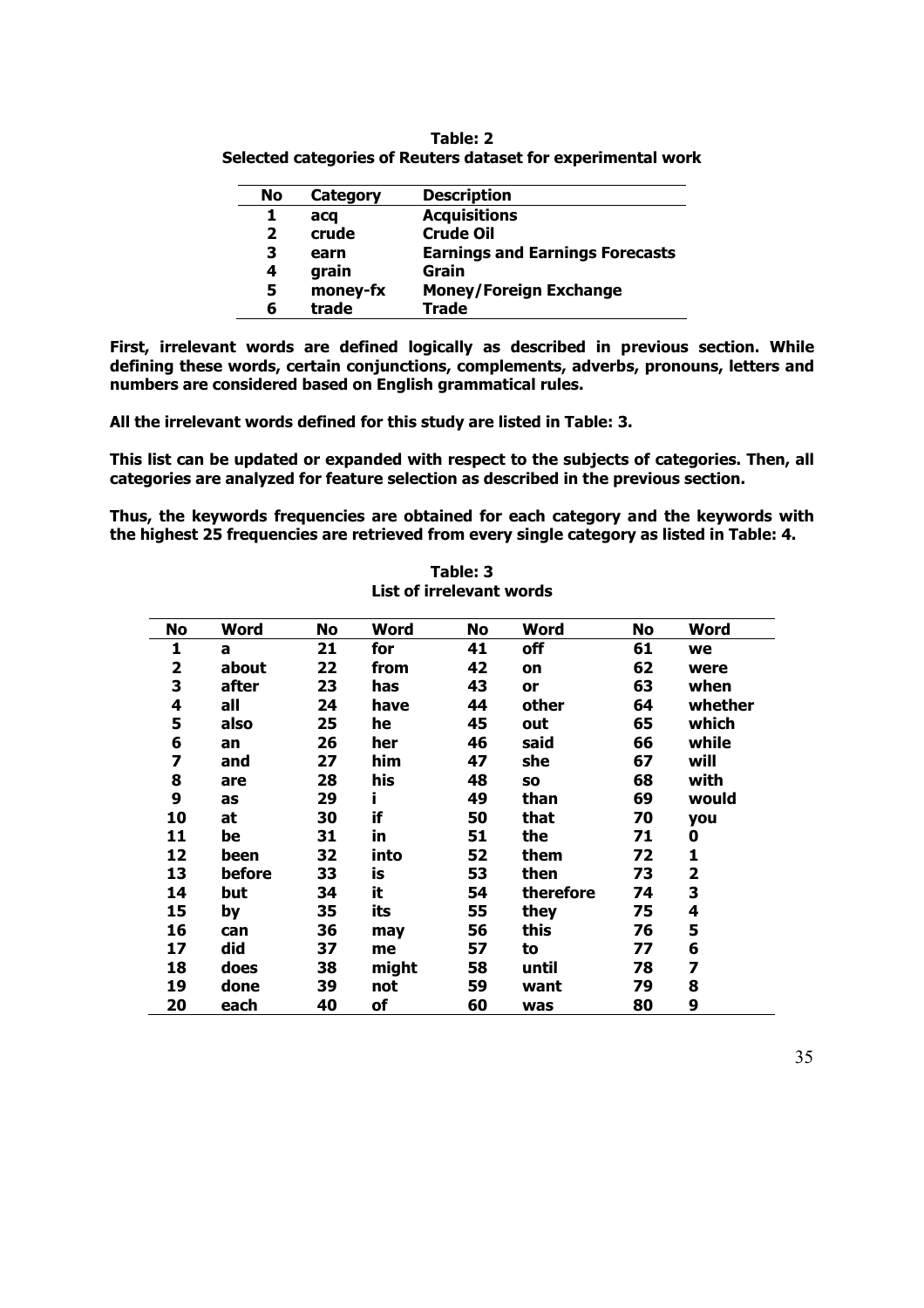| No                      | acq         | crude       | earn          | grain       | money-fx     | trade      |
|-------------------------|-------------|-------------|---------------|-------------|--------------|------------|
| 1                       | mln         | oil         | mln           | tonnes      | bank         | trade      |
| $\overline{\mathbf{2}}$ | pct         | mln         | profit        | wheat       | dollar       | dlr        |
| 3                       | company     | price       | share         | grain       | market       | export     |
| 4                       | share       | pct         | oper          | corn        | mln          | deficit    |
| 5                       | corp        | crude       | record        | agriculture | pct          | pct        |
| 6                       | merger      | opec        | sale          | export      | exchange     | mln        |
| 7                       | usair       | barrel      | company       | department  | stg          | surplus    |
| 8                       | stake       | production  | corp          | <b>crop</b> | ven          | import     |
| 9                       | bank        | energy      | pay           | price       | money        | washington |
| 10                      | board       | price       | earning       | program     | billion      | state      |
| 11                      | acquisition | petroleum   | stock         | farmer      | currency     | foreign    |
| 12                      | shareholder | company     | dividend      | maize       | rate         | government |
| 13                      | agreement   | exploration | gain          | production  | central      | tariff     |
| 14                      | sell        | industry    | tax           | trade       | japan        | market     |
| 15                      | cash        | market      | income        | market      | dealer       | good       |
| 16                      | york        | reserve     | operation     | official    | foreign      | economic   |
| 17                      | american    | demand      | extraordinary | government  | paris        | world      |
| 18                      | twa         | minister    | split         | acres       | trade        | official   |
| 19                      | management  | tax         | payable       | rice        | london       | minister   |
| 20                      | sale        | saudi       | york          | winter      | intervention | reagan     |
| 21                      | acquire     | government  | calif         | barley      | japanese     | bill       |
| 22                      | securities  | foreign     | gain          | bill        | system       | tokyo      |
| 23                      | exchange    | gulf        | revenue       | season      | bill         | meeting    |
| 24                      | price       | ecuador     | shareholder   | acreage     | major        | industry   |
| 25                      | unit        | corp        | credit        | certificate | england      | house      |

**Table: 4 List of keywords the highest 25 frequencies for each category** 

**Among this list, the keywords common to at least two categories are detected (Table: 5) and eliminated for improving discrimination. Hence, final keyword list with 90 members are obtained and feature vectors of the texts in the dataset are extracted as visualized in Figure: 2.** 

**Table: 5 List of keywords common to at least two categories in Table: 4** 

| <b>No</b> | Word     | No | Word       | No | Word       | No | Word        |
|-----------|----------|----|------------|----|------------|----|-------------|
|           | bank     |    | gain       | 13 | official   | 19 | shareholder |
| 2         | bill     | 8  | qovernment | 14 | pct        | 20 | tax         |
| З         | company  | 9  | industry   | 15 | price      | 21 | trade       |
| 4         | corp     | 10 | market     | 16 | production | 22 | york        |
| 5         | exchange | 11 | minister   | 17 | sale       |    |             |
| 6         | foreign  | 12 | mln        | 18 | share      |    |             |

**Following the feature extraction, feature vectors are fed to SVM classifier and recognition accuracy for each category is computed.**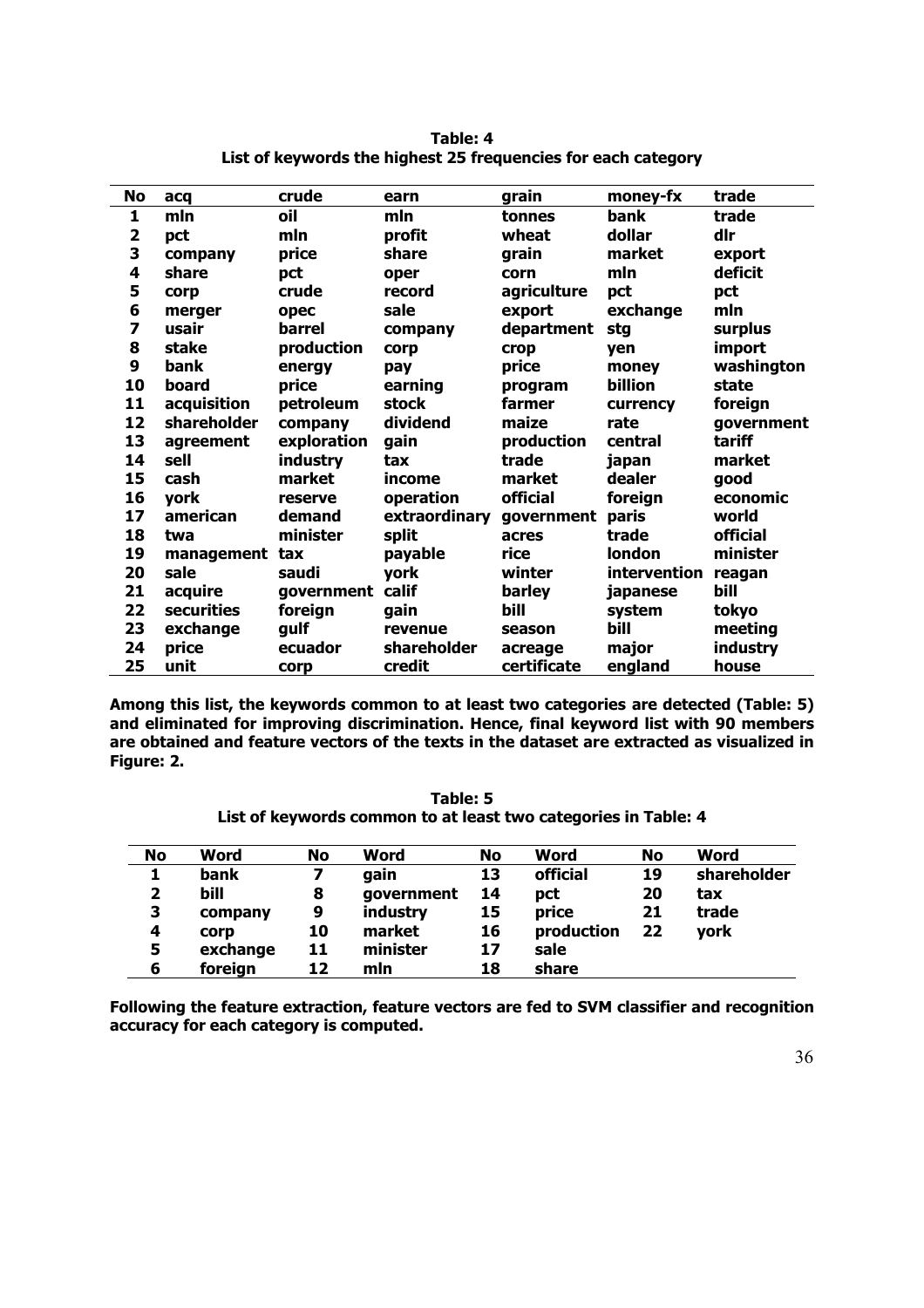**The correct recognition rates for 100 texts reserved for testing are given in Table: 6. Average recognition rate among all categories is almost 90% which is a good accuracy considering that the selected categories are overlapping and confusing for discrimination.** 

| Category | <b>Recognition Rate (%)</b> |
|----------|-----------------------------|
| acq      | 81,00                       |
| crude    | 98,00                       |
| earn     | 86,00                       |
| grain    | 95,00                       |
| money-fx | 89,00                       |
| trade    | 88,00                       |
| Average  | 90,00                       |

**Table: 6 Recognition accuracies for each category** 

## **CONCLUSIONS**

**Automated categorization of digital libraries, which has become vital information source in distance learning programs due to rapid developments in the field of communication and internet technology, is addressed in this paper.** 

**A pattern recognition approach consisting of feature extraction, feature selection and classification stages is used to implement the proposed scheme. Extensive testing of the proposed automated categorization scheme on a widely used database provides promising results for even overlapping and confusable categories.** 

**Therefore, this scheme can be adapted and used in digital libraries of distance learning programs successfully.** 

## **BIODATA and CONTACT ADDRESS of AUTHOR**



**The author received B.S., M.S. and Ph.D. degrees in Electrical and Electronics Engineering from Eskisehir Osmangazi University, Eskisehir, Turkey in 1999, 2003 and 2008, respectively. He worked as a Research Assistant in the same university between 1999 and 2001. He then spent several years as an R&D engineer in technology companies. Currently, he is with the Department of Computer Engineering, Anadolu University, Eskisehir, Turkey. His main research areas include pattern recognition and digital signal processing.** 

**Dr. Serkan GUNAL Faculty of Engineering and Architecture Department of Computer Engineering Anadolu University, Eskisehir, TURKIYE Phone : +90 (222) 3213550 – 6567 Fax : +90 (222) 3239501 Email : serkangunal@anadolu.edu.tr**